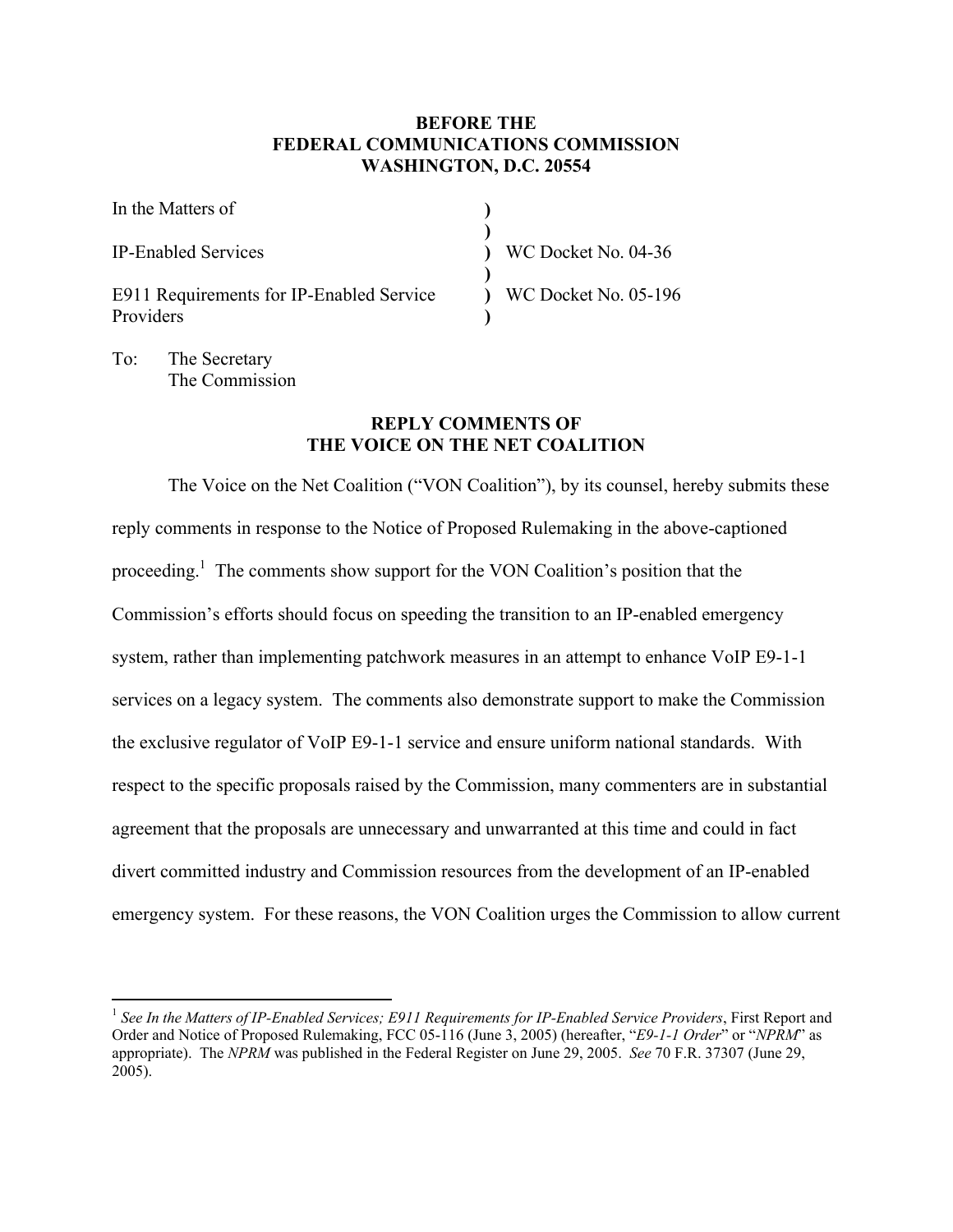voluntary VoIP industry and stakeholder efforts to provide E9-1-1 solutions to continue to progress without counterproductive, "heavy handed" regulation.

# **I. FACILITATING THE TRANSITION TO AN IP-BASED NETWORK IS THE BEST WAY TO ACCELERATE AND IMPROVE THE DEPLOYMENT OF EMERGENCY SERVICES**

In its Comments, the VON Coalition describes the efforts underway by E9-1-1 stakeholders to provide better and more reliable solutions in the future based on an IP-enabled emergency system. Many commenters acknowledge that such a transition would be the best long-term solution for facilitating the deployment of emergency services. *See, e.g*., Center for Democracy *et al*., at 12-13; Global IP Alliance, at 1; National Emergency Number Association ("NENA"), at 13; Rehabilitation Engineering Research Center on Telecommunications Access, at 7; United Online, Inc. ("United Online"), at 18. In fact, the recent Hurricane Katrina tragedy has highlighted the effectiveness and resiliency of VoIP communications in times of catastrophic emergencies.<sup>2</sup> Accordingly, the Commission should avoid actions, such as imposing on VoIP providers the obligation to build redundant facilities, that divert critical resources to perpetuate the legacy system. *See, e.g*., NENA, at 13; National Cable and Telecommunications Association ("NTCA"), at 3. An IP-enabled system would also resolve issues faced by persons with disabilities, as several commenters note, and a rapid transition to such a system would be more efficient than imposing costly and burdensome regulations designed simply to make innovative new technology conform to a legacy system. *See* United Online, at 19-20; *see also* AT&T, Corp. ("AT&T"), at 13-14.

<sup>2</sup> *See, e.g*., Christopher Rhoads*, Cut off: At center of crisis, city officials faced struggle to keep in touch*, Wall Street Journal, Sept. 9, 2005, at A1 (describing how New Orleans city leaders relied virtually entirely on VoIP services for five days after the failure of basic landline phone service, and mobile and satellite phones, which eventually lost battery power and could not be recharged); *see also* Exhibit A attached (providing examples of the critical assistance that VoIP providers have been able to provide in the Hurricane Katrina relief effort, as a result of the unique mobility and decentralized aspects of VoIP service).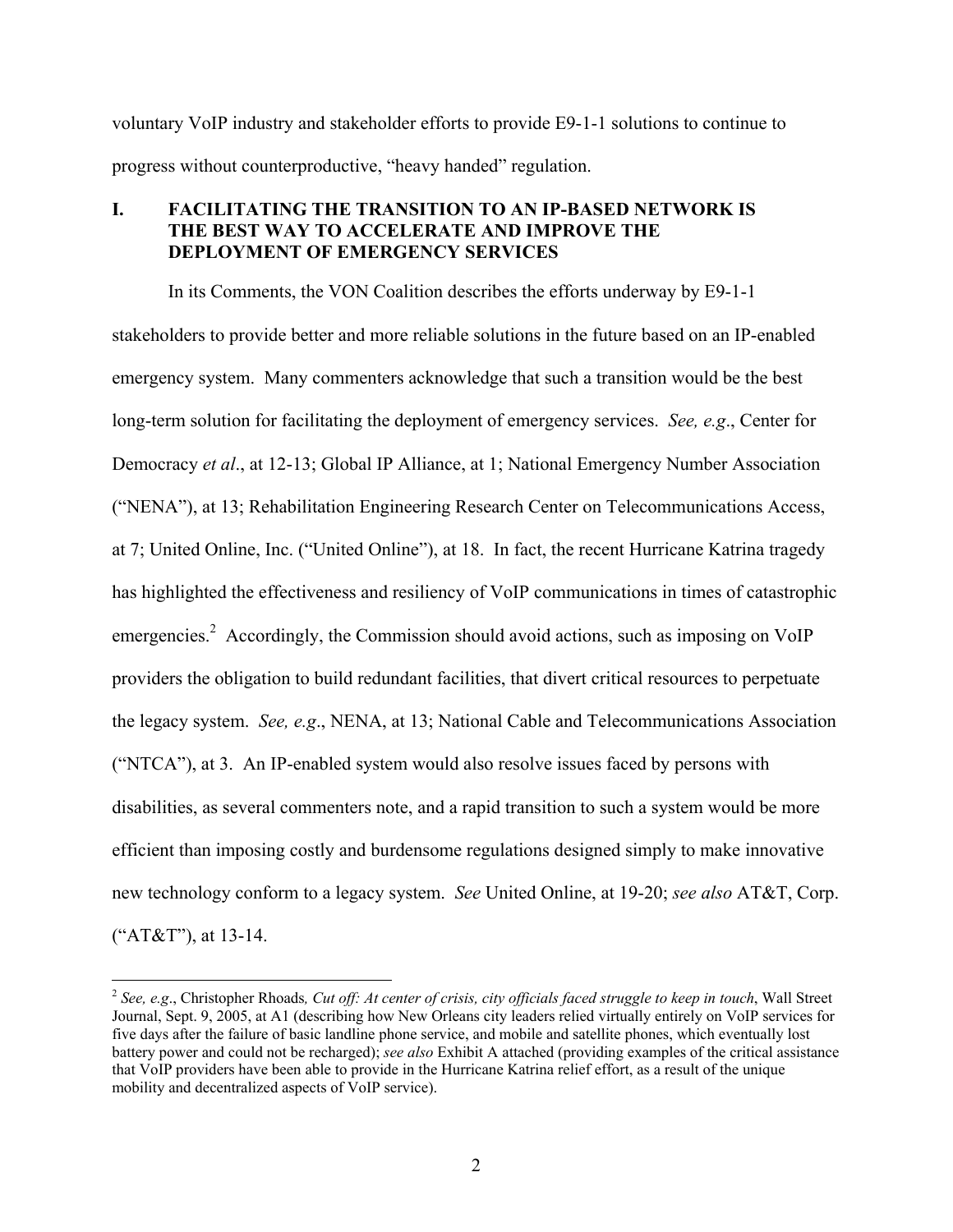## **II. THE COMMISSION SHOULD BE THE EXCLUSIVE REGULATOR OF VOIP E9-1-1 RULES**

Many commenters encourage the Commission to exclusively administer and enforce the VoIP E9-1-1 rules to ensure that VoIP providers are not subject to fifty different E9-1-1 regulatory regimes. *See, e.g*., Intrado Inc., at 4; iPosi, Inc. ("iPosi"), at 9; SBC Communications, Inc. ("SBC"), at 14-15; United Online, at 17; United States Telecom Association ("USTA"), at 8. As the Texas VoIP proceeding demonstrates, permitting state regulation of VoIP E9-1-1 service would likely lead to exactly the situation the FCC sought to avoid in *Vonage* and would also be duplicative and wasteful.<sup>3</sup> For example, the Texas Commission on State Emergency Communications has established a working group of local 9-1-1 authorities, interconnected VoIP providers, ILECS and CLECs, 9-1-1 database providers, third-party vendors, and other stakeholders. *See, e.g.,* Texas Commission on State Emergency Communications ("TX-CSEC"), at 4-6. It has also established committees to determine operations standards and procedures, database implementation, revenue impact, contracts, and rulemaking proceedings relevant to 9-1- 1. To the extent these efforts produce results that differ from those being developed by national industry working groups, the Texas process will introduce inconsistency and complications. *See, e.g*., iPosi, at 9; SBC, at 15. To the extent these costly and time-consuming efforts result in the same standards, the Texas process will have been unnecessary and wasteful.

# **III. ADDITIONAL REGULATIONS ARE UNNECESSARY AT THIS TIME**

 $\overline{a}$ 

In its Comments, the VON Coalition explains that the Commission has only recently implemented E9-1-1 rules applicable to VoIP providers and the industry is already proactively engaged in extensive efforts to provide E9-1-1 solutions. Many commenters agree and,

<sup>3</sup> *See In the Matter of Vonage Holdings Corporation*, Memorandum Opinion and Order, 19 FCC Rcd 22404 (2004).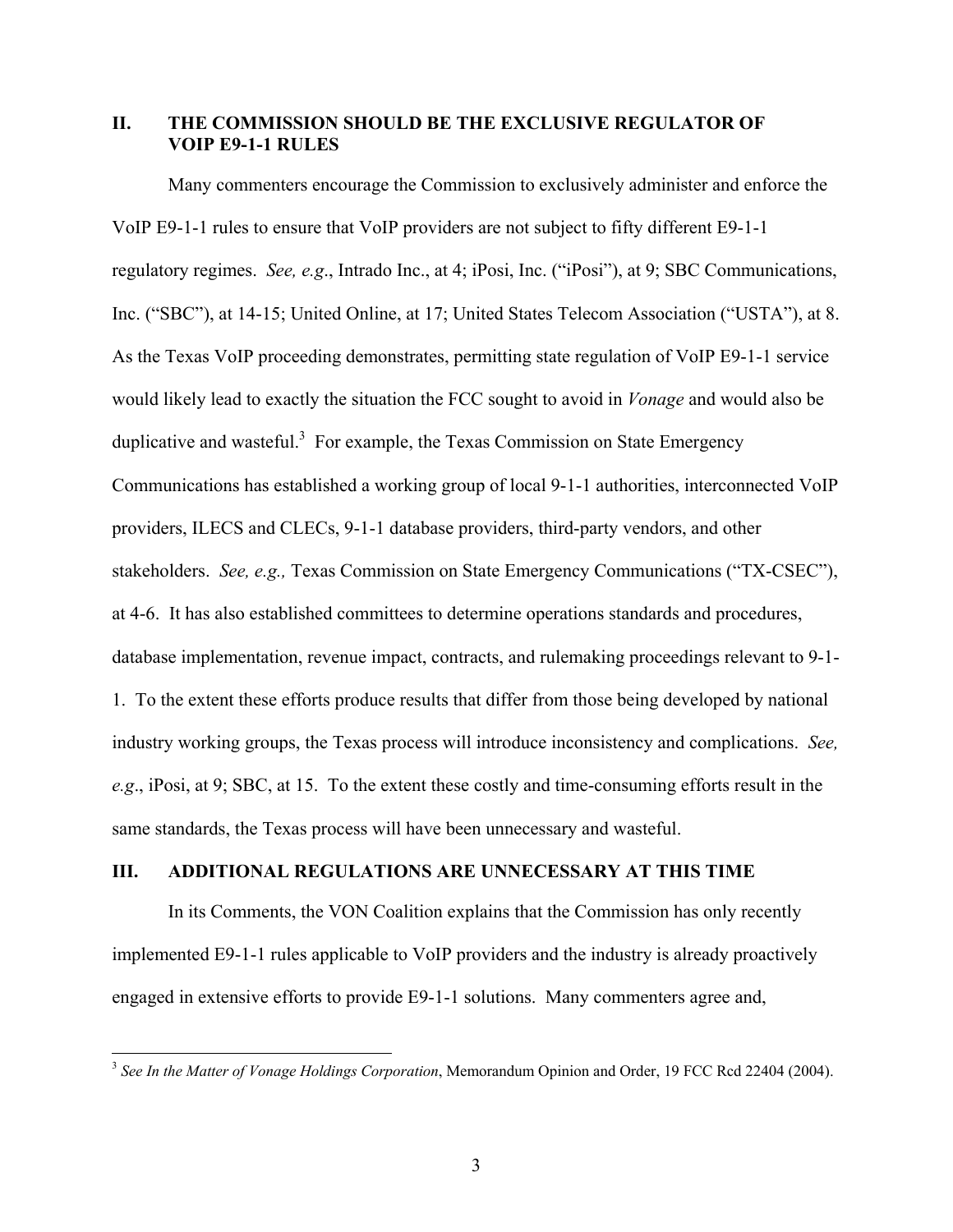accordingly, conclude that the Commission should first assess the impact and effectiveness of its current rules before rushing forward with additional regulations. *See, e.g.*, AT&T, at 6; Bellsouth Corporation ("BellSouth"), at 3; National Association of State Utility Consumer Advocates ("NASUCA"), at 16; Qwest Communications Corporation ("Qwest"), at 1-2; SBC, at 2-4, 10; Verizon, at 3. Various commenters, including many individual consumers, also agree with the VON Coalition that premature action by the Commission could stifle innovation, broadband development, and competition in voice services. *See, e.g*., Center for Democracy *et al.*, at 11; BellSouth, at 6, 9; *see also* Comment of Martin Alix; Comment of Edgardo Balansay.

#### **A. Automatic Location Information**

The VON Coalition opposes any mandatory requirement for interconnected VoIP providers to provide caller location information automatically to PSAPs or, similarly, for equipment manufacturers to install such a feature in all terminal adapters or other similar equipment by June 1, 2006. Commenters are virtually unanimous in their recommendation that the Commission should not mandate the use of any specific technology if the Commission were to impose such a requirement. *See, e.g*., CTIA, at 7-8; iPosi, at 9; NASUCA, at 13; SBC, at 9- 10; Time Warner Inc. ("Time Warner"), at 9; USTA, at 2. Additionally, they agree that the FCC should allow industry efforts already underway to determine market-based solutions. *See, e.g*., BellSouth, at 6; CTIA, at 7-8; New Jersey Board of Public Utilities ("NJBPU"), at 5-6; Qwest, at 5-8; SBC, at 6-7; Skype Communications, SA ("Skype"), at 18-21; Time Warner, at 9; United Online, at 11; USTA, at 3-4. The Commission's CMRS proceeding demonstrates the problem with imposing a static solution in a dynamic technological environment, as the VON Coalition and others note. *See, e.g*., AT&T, at 7; CTIA, at 7-8; Earthlink, Inc., at 3. Also, although a handful of commenters support the proposal to require the capability to provide automatic location information in VoIP-related equipment, no one states that viable solutions could be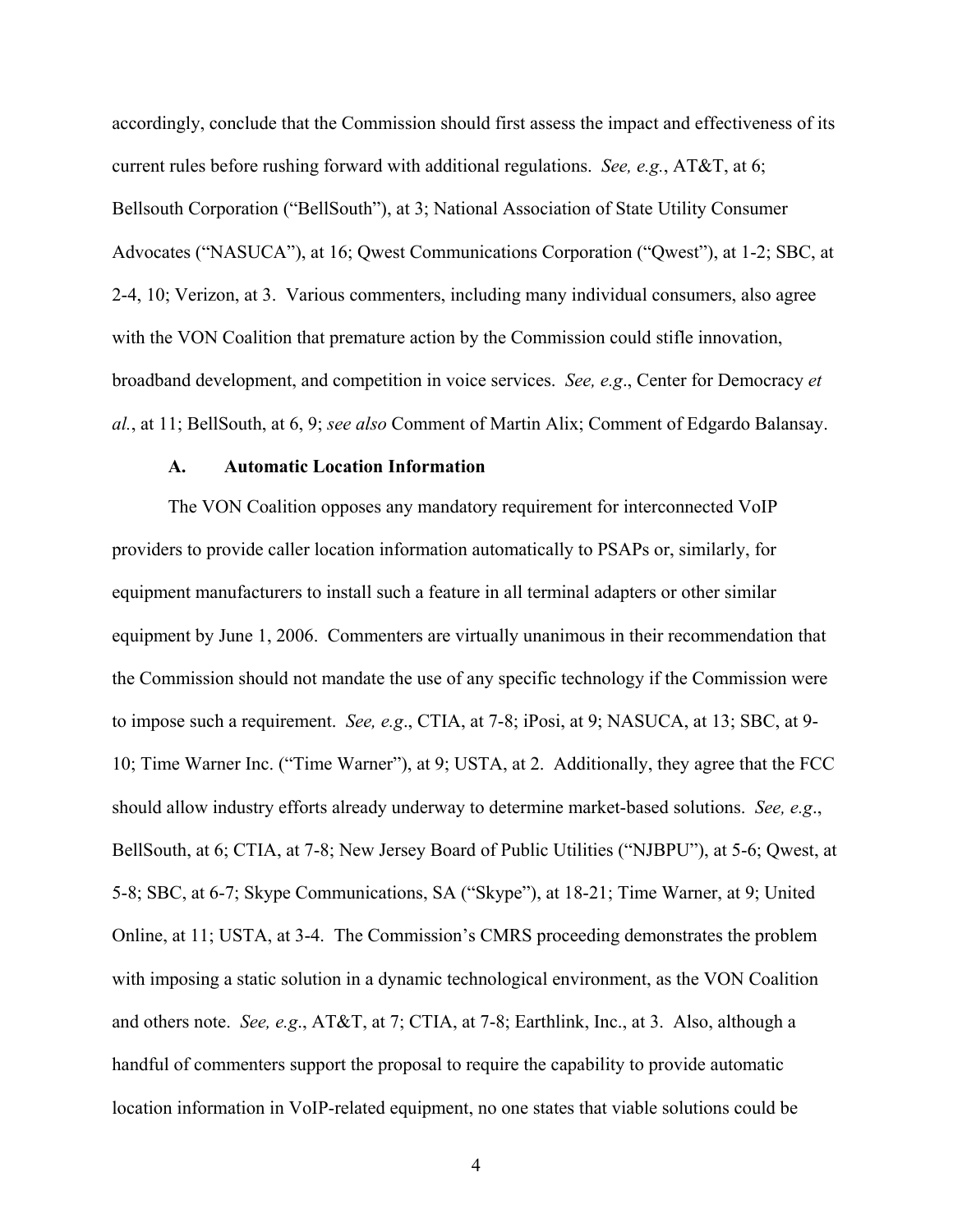implemented before the Commission's arbitrary June 2006 deadline. In contrast, some companies that are actually developing solutions conclude that the deadline is unrealistic. *See, e.g*., Cisco Systems, Inc. ("Cisco"), at 9-10; Information Technology Industry Council ("ITIC"), at 6-7; Motorola, Inc. ("Motorola"), at 2; Verizon, at 3-4; Vonage America, Inc. ("Vonage"), at 7; *see also* NENA, at 9; Texas 9-1-1 Alliance, at 19.

#### **B. Non-Interconnected or Partially-Interconnected VoIP Service**

Consistent with the VON Coalition's comments, virtually all parties agree that consumer expectations should dictate whether non-interconnected or partially-interconnected VoIP providers should be required to provide E9-1-1 services. *See, e.g*., BellSouth, at 7; NTCA, at 3; Qwest, at 3; TX-CSEC, at 6; Texas Office of Public Utility Counsel, at 1-2; Time Warner, at 7; United Online, at 3-8; USTA, at 7. Many commenters agree with the VON Coalition that VoIP subscribers do not purchase limited one-way service as replacements for conventional telephone service and, accordingly, would not reasonably expect to have E9-1-1 services. *See, e.g*., AT&T, at 6; Skype, at 4-10; United Online, at 3-8. Although there is some disagreement regarding whether subscribers to one-way VoIP service capable of originating calls to the PSTN would expect to have E9-1-1 service, there was little dispute that subscribers to one-way service capable of only receiving calls from the PSTN could not logically expect to have E9-1-1 service. *See, e.g*., Boulder Regional Emergency Telephone Service Authority ("Boulder Regional"), at 5; NENA, at 10.

### **C. Wireless VoIP Service**

The Commission should not impose additional obligations on VoIP providers because their subscribers opt to use a wireless broadband connection. VoIP providers do not control and, in many cases, do not even know which type of broadband connection their subscribers use. And to the extent that providers offer dual mode VoIP/CMRS services, they should be able to choose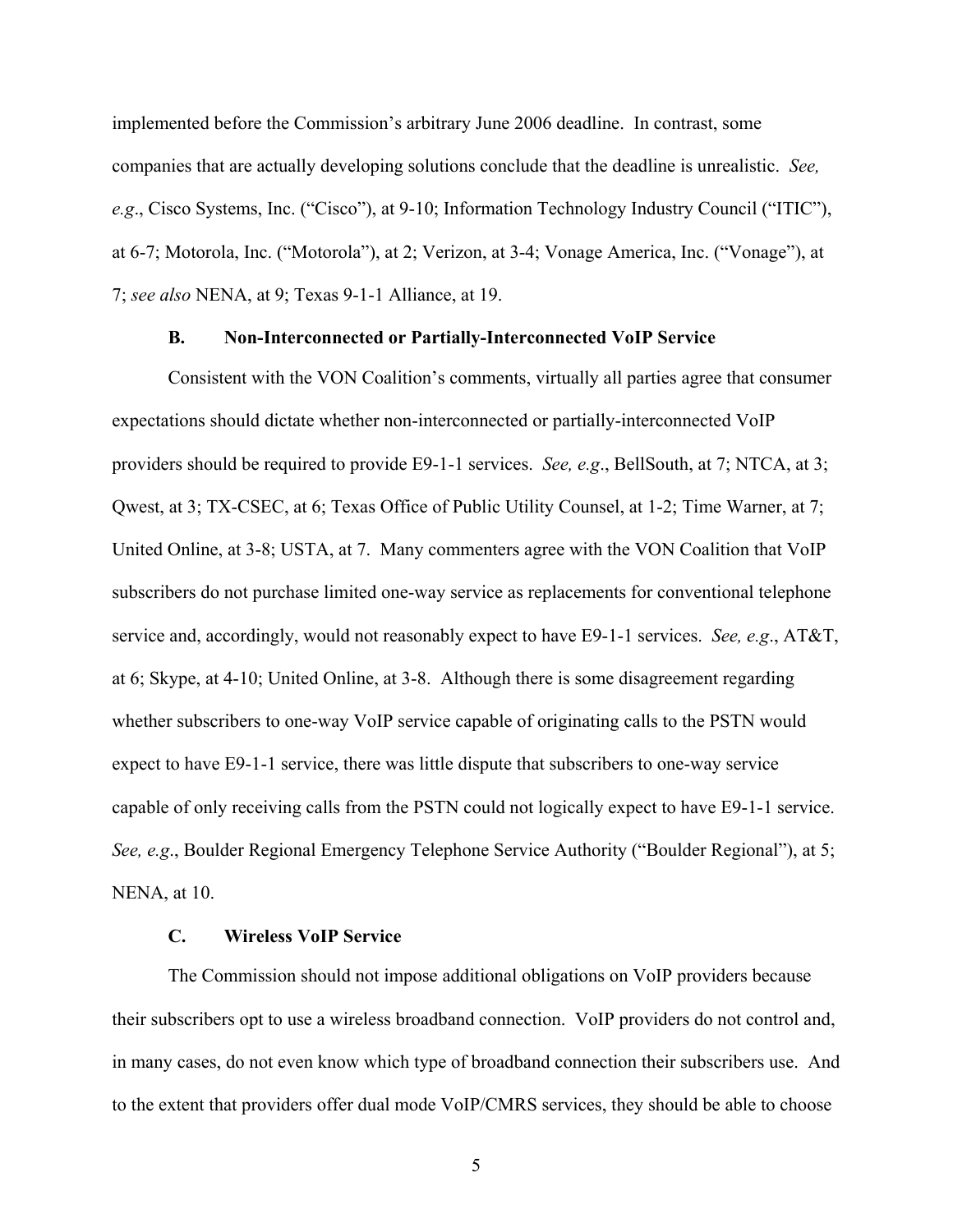on which service they will provide E9-1-1. While a few commenters urge the Commission to require wireless VoIP providers to comply with CMRS regulations (*see, e.g*., Boulder Regional, at 4; Telecommunication Systems, Inc., at 10), truly mobile systems are still in the development/testing stage, rendering any additional regulations premature. Also, the technologies associated with the two systems are entirely different, such that the CMRS 9-1- 1/E9-1-1 rules are not analogous or appropriate. *See, e.g*., NENA, at 12; TX-CSEC, at 7, 9. In fact, as a few commenters point out, present VoIP wireless systems are more similar to cordless phones than cell phones. *See* Cisco, at 7; ITIC, at 10.

### **D. Performance Standards**

The commenters propose a wide range of performance standards for the updating of subscriber location information. *See, e.g*., Boulder Regional, at 6 (5 minutes); RNK, Inc., at 10- 11 (5 days). Several commenters suggest adopting standards comparable to those used for analog wireline service, even though the standards for the legacy system were not intended to accommodate nomadic users. *See, e.g*., TX-CSEC, at 7-8 (24 hours consistent with wireline standard). Without additional operational experience and information, all of the proposed standards are at this time simply too speculative, and none should be mandated. *See* SBC, at 11- 13. Moreover, a provider's performance standard for updating a subscriber's location is simply a characteristic of its VoIP service, which subscribers can use to differentiate among competitors, and accordingly, the market will determine a reasonable standard. *See, e.g*., BellSouth, at 8; USTA, at 7.

### **E. E9-1-1 Fees and Additional Customer Notification**

Although a few parties raise speculative concerns that states are not receiving 9-1-1 fees from VoIP providers, no party presents specific evidence rebutting the VON Coalition's prior demonstration that the majority of VoIP providers are already paying 9-1-1 fees or showing that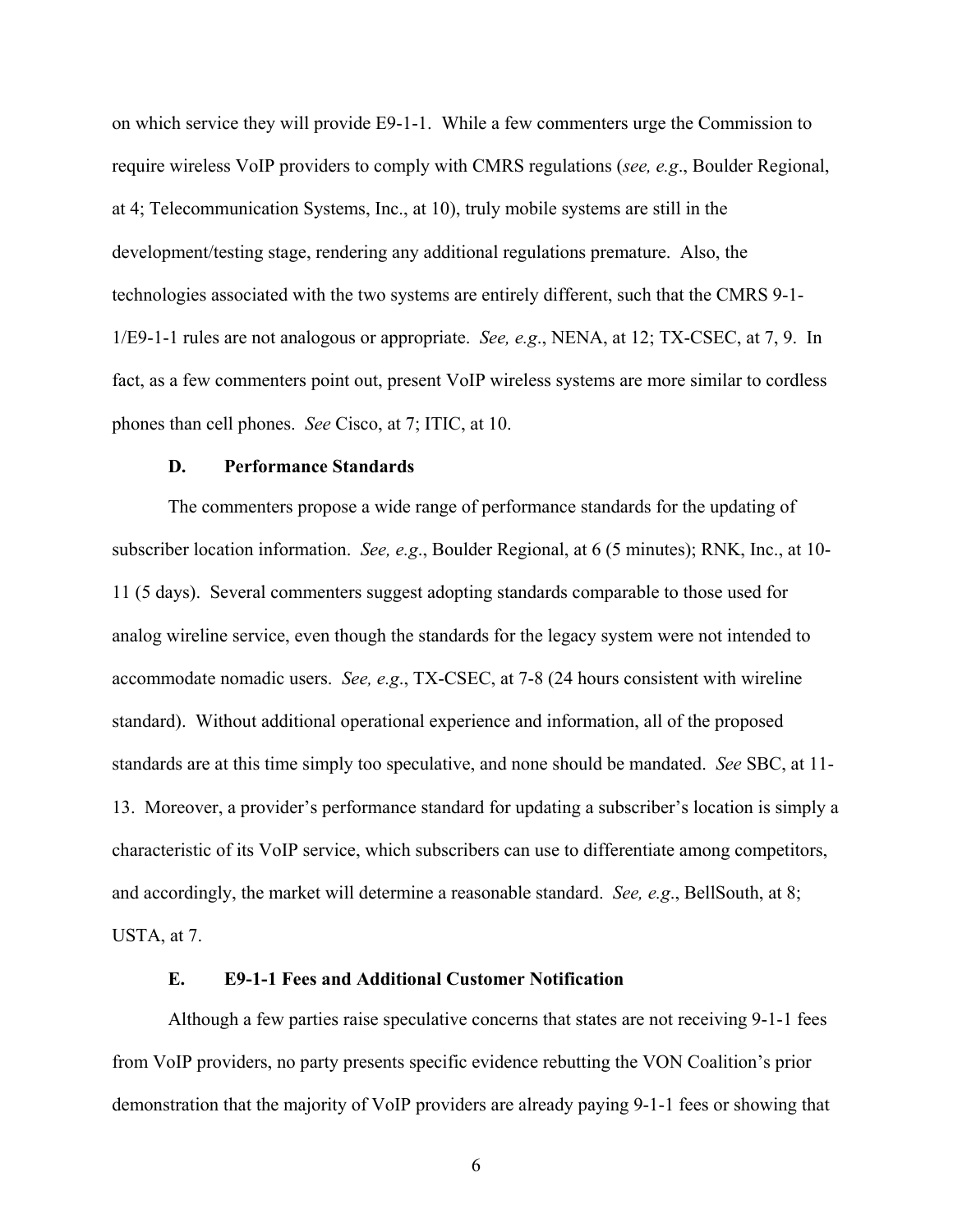the Commission needs to take any action in this regard. *See, e.g.,* Boulder Regional, at 7; *compare* Texas 9-1-1 Alliance, at 15-16 (providers are currently remitting wireline E9-1-1 fees). Similarly, while the VON Coalition agrees with the various commenters that note that customer awareness of E9-1-1 limitations are important, no party identifies additional specific information that should be provided to subscribers. *See, e.g*., NJBPU, at 7. Moreover, one commenter notes that the Commission's present notification and acknowledgement requirements are so broad that they could arguably include a provider of telecommunications services using Internet Protocol over a T-1 line that is 1) already interconnected with the wireline E9-1-1 network, and 2) providing E9-1-1 service in compliance with state and local regulation. *See* CompTel, at 8-10. The VON Coalition agrees and encourages the Commission to clarify that notice requirements are not required under such circumstances. To provide otherwise would likely lead to subscriber confusion.

#### **F. Progress Reports**

Several commenters support requiring the filing of additional, individual company reports with the Commission to assess implementation efforts and technological progress. *See, e.g*., NASUCA, at 20; TX-CSEC, at 9-10. Such a requirement, however, would be excessively burdensome and inefficient. If the Commission truly desires to measure E9-1-1 progress, it should establish a single industry-wide report, conducted by representative organizations such as NENA and the VON Coalition, or secure the aid of an independent analyst, such as it did in the CMRS context. *See, e.g.*, Qwest, at 10-11.

### **G. Non-Emergency Numbers**

The American Association of Poison Control Centers ("AAPCC") and NENA jointly asked the Commission to investigate call-routing solutions for certain non-emergency numbers, such as 1-800 numbers for poison control centers and 3-1-1 for local law enforcement. *See*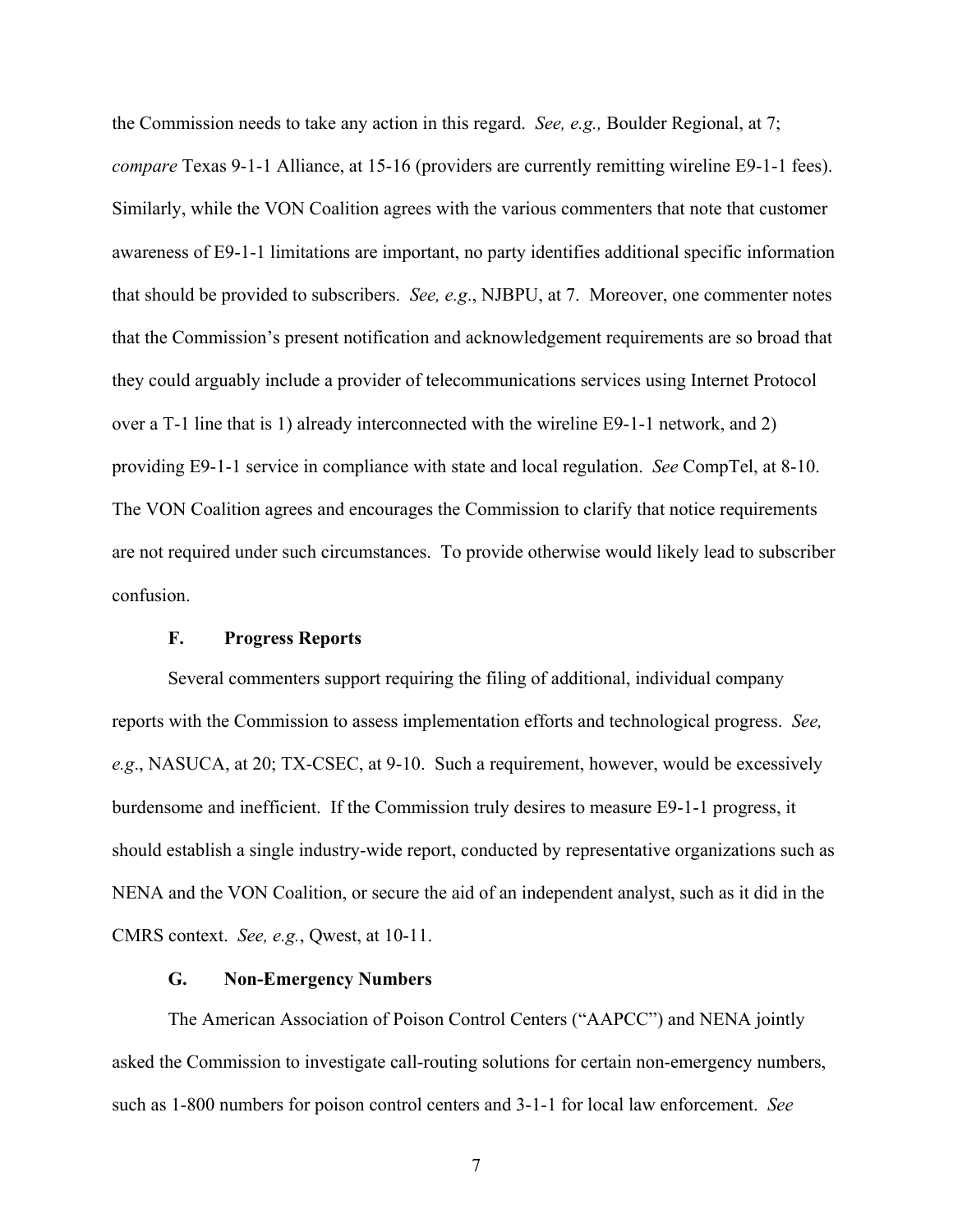AAPCC and NENA, at 1-5. The VON Coalition agrees that such an inquiry is ultimately warranted, but notes that the Commission and the VoIP industry should at present prioritize their efforts on the implementation of E9-1-1 and the transition to an IP-enabled system.